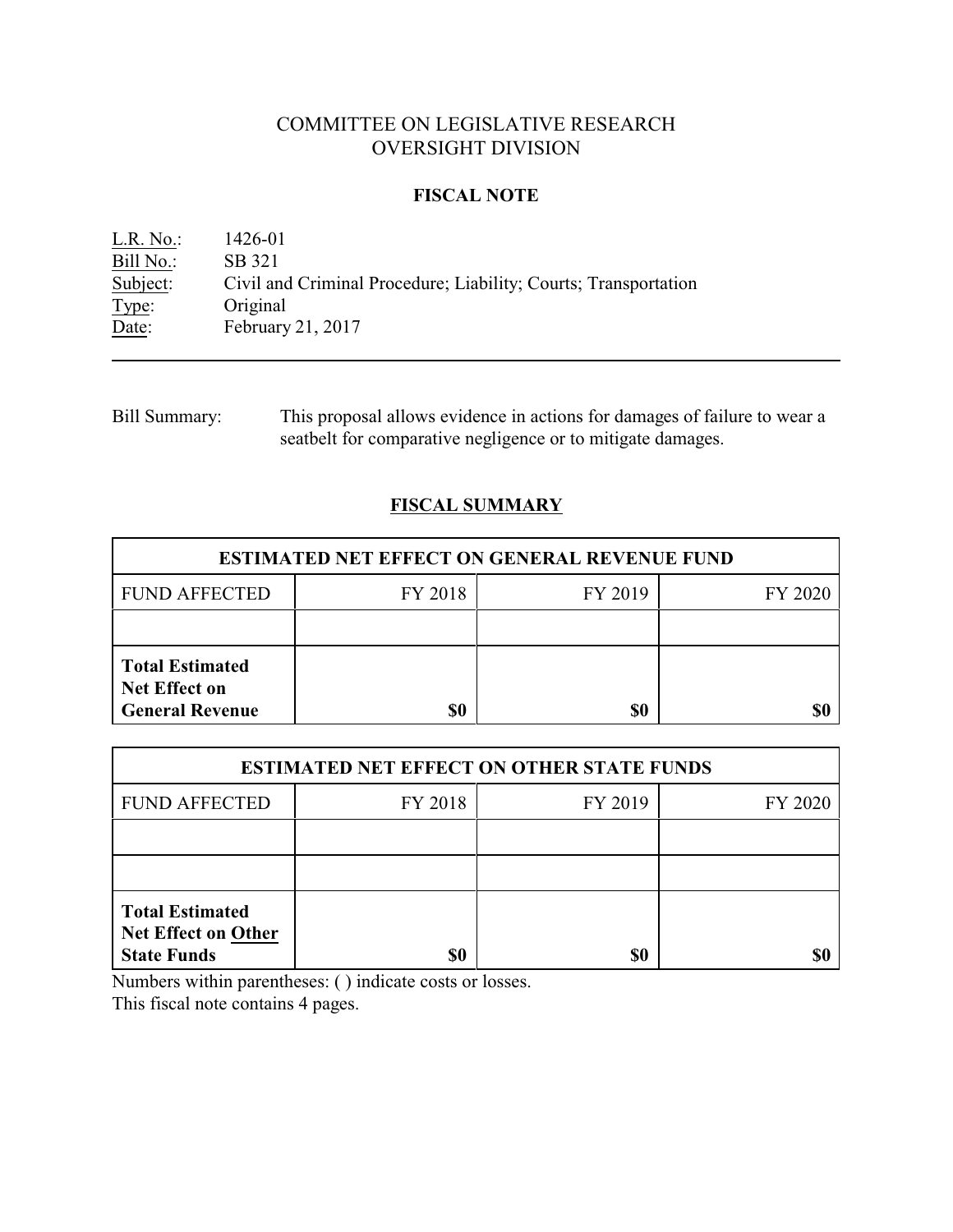L.R. No. 1426-01 Bill No. SB 321 Page 2 of 4 February 21, 2017

| <b>ESTIMATED NET EFFECT ON FEDERAL FUNDS</b>                        |         |         |         |  |
|---------------------------------------------------------------------|---------|---------|---------|--|
| <b>FUND AFFECTED</b>                                                | FY 2018 | FY 2019 | FY 2020 |  |
|                                                                     |         |         |         |  |
|                                                                     |         |         |         |  |
| <b>Total Estimated</b><br>Net Effect on All<br><b>Federal Funds</b> | \$0     | \$0     |         |  |

| <b>ESTIMATED NET EFFECT ON FULL TIME EQUIVALENT (FTE)</b>    |         |         |         |  |
|--------------------------------------------------------------|---------|---------|---------|--|
| <b>FUND AFFECTED</b>                                         | FY 2018 | FY 2019 | FY 2020 |  |
|                                                              |         |         |         |  |
|                                                              |         |         |         |  |
| <b>Total Estimated</b><br><b>Net Effect on</b><br><b>FTE</b> |         |         |         |  |

 $\Box$  Estimated Net Effect (expenditures or reduced revenues) expected to exceed \$100,000 in any of the three fiscal years after implementation of the act.

| <b>ESTIMATED NET EFFECT ON LOCAL FUNDS</b> |         |         |         |  |
|--------------------------------------------|---------|---------|---------|--|
| <b>FUND AFFECTED</b>                       | FY 2018 | FY 2019 | FY 2020 |  |
| Local Government                           | \$0     | \$0     | \$0     |  |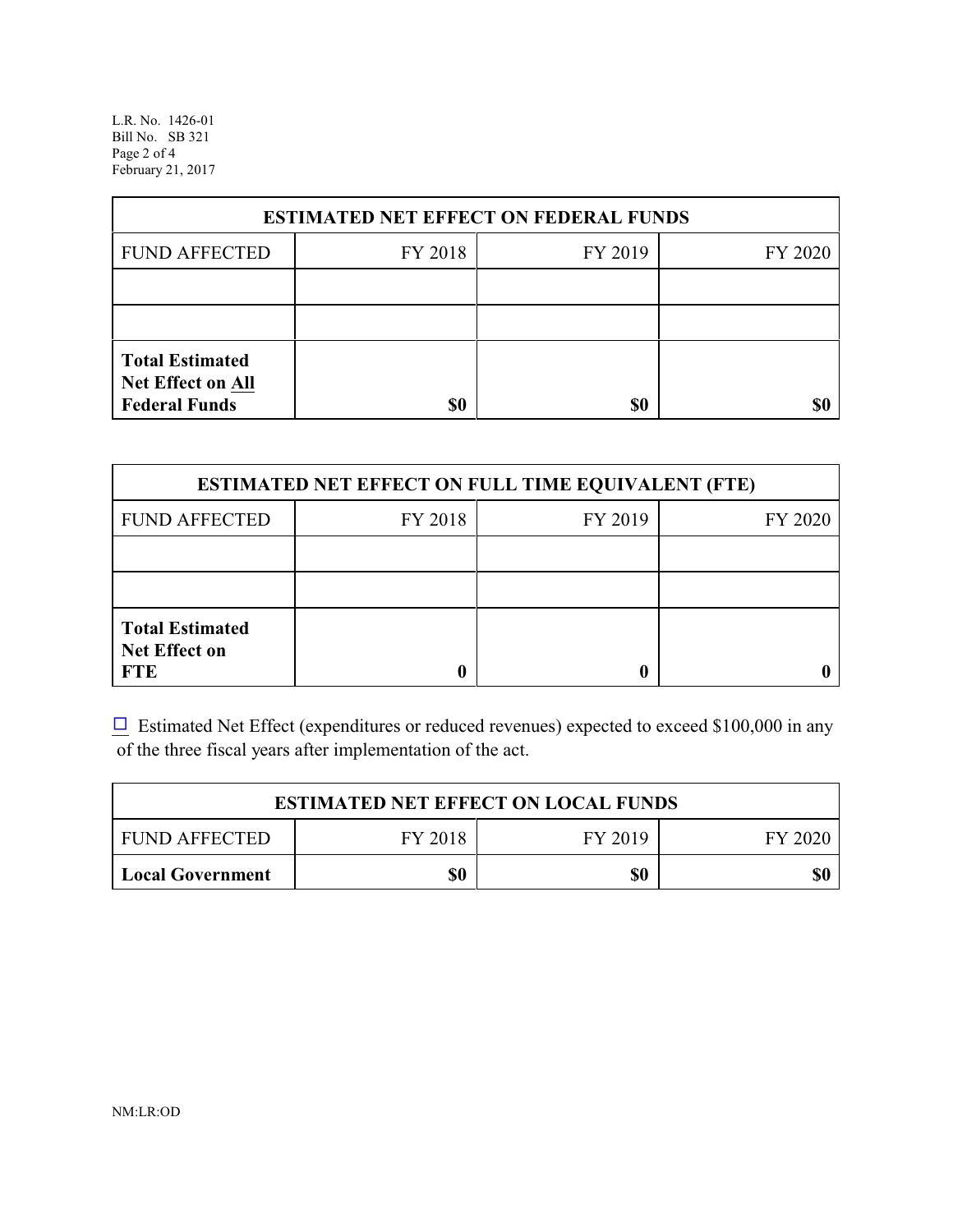L.R. No. 1426-01 Bill No. SB 321 Page 3 of 4 February 21, 2017

### **FISCAL ANALYSIS**

### ASSUMPTION

Officials at the **Office of the State Courts Administrator**, the **Department of Revenue**, the **Department of Public Safety's Missouri Highway Patrol**, the **Office of the State Public Defender** and the **Office of Prosecution Services** each assume no fiscal impact to their respective agencies from this proposal.

In response to similar legislation from this year, HB 881, officials at the **Office of the Attorney General** assumed no fiscal impact from this proposal.

| FISCAL IMPACT - State Government | FY 2018<br>$(10 \text{ Mo.})$ | FY 2019    | FY 2020                       |
|----------------------------------|-------------------------------|------------|-------------------------------|
|                                  | $\underline{\underline{\$0}}$ | <u>\$0</u> | $\underline{\underline{\$0}}$ |
| FISCAL IMPACT - Local Government | FY 2018<br>$(10 \text{ Mo.})$ | FY 2019    | FY 2020                       |
|                                  | <u>\$0</u>                    | <u>\$0</u> | <u>\$0</u>                    |

#### FISCAL IMPACT - Small Business

No direct fiscal impact to small businesses would be expected as a result of this proposal.

#### FISCAL DESCRIPTION

The proposed legislation appears to have no direct fiscal impact.

This legislation is not federally mandated, would not duplicate any other program and would not require additional capital improvements or rental space.